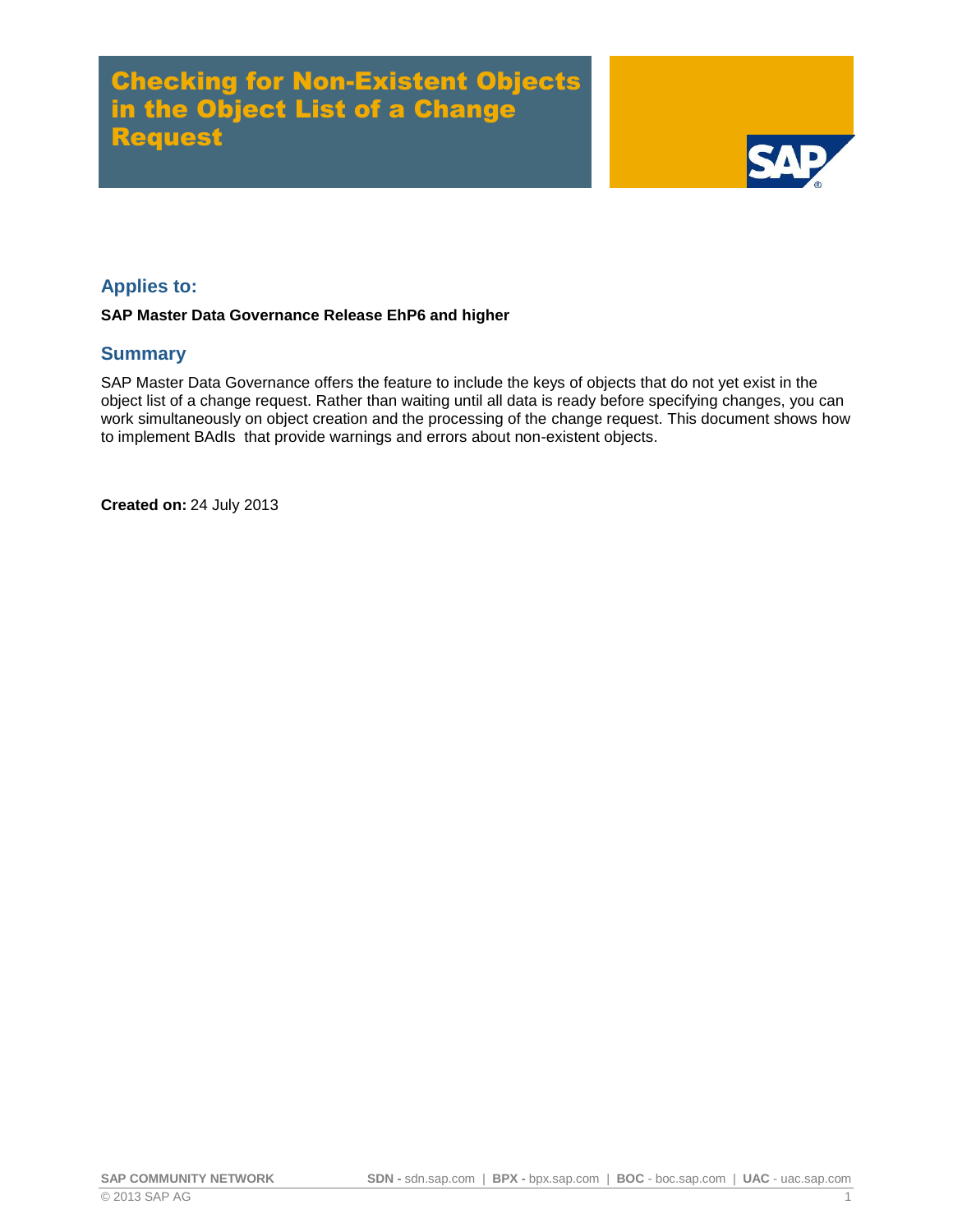## **Table of Content**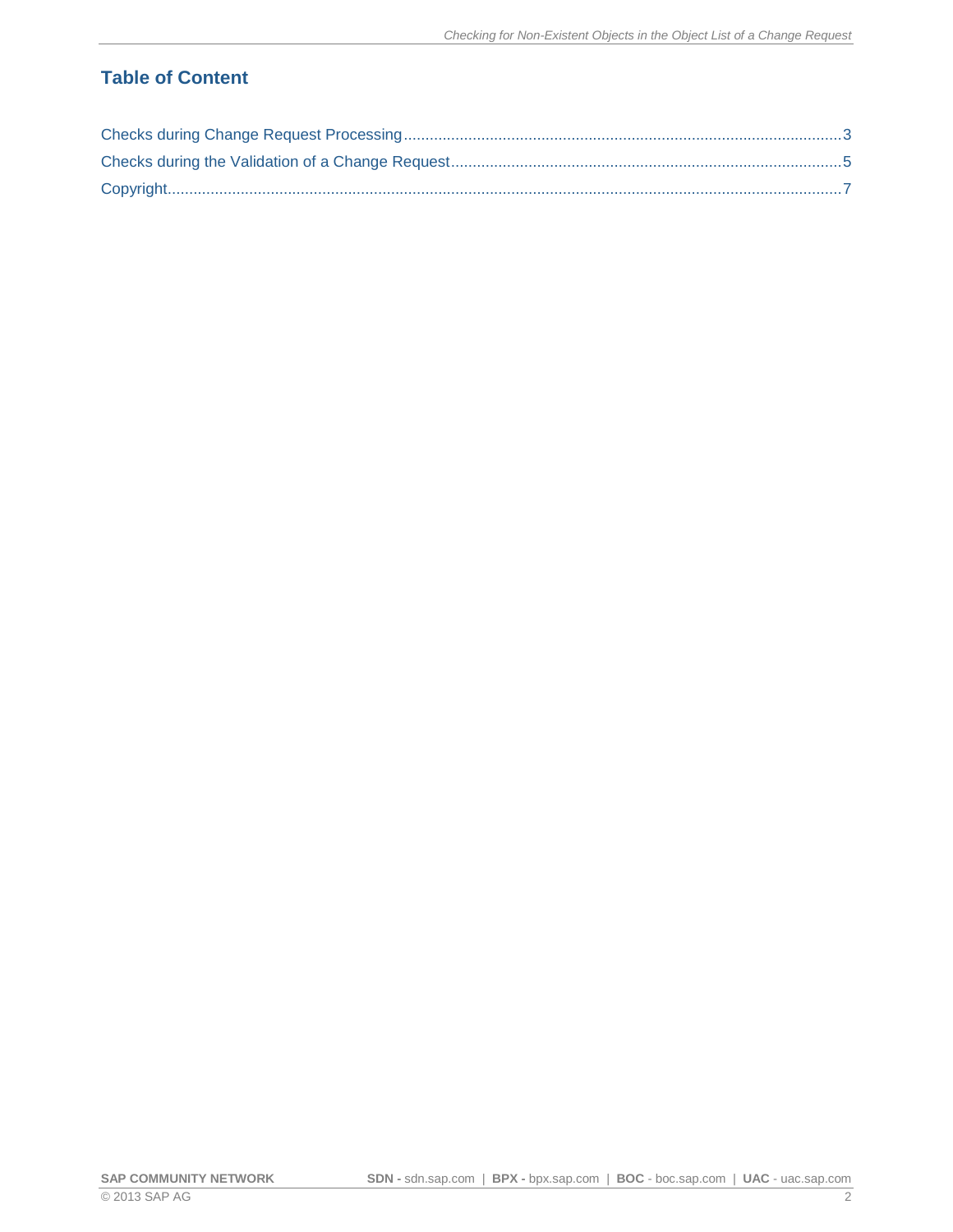SAP Master Data Governance offers the feature to include the keys of objects that do not yet exist in the object list of a change request. Rather than waiting until all data is ready before specifying changes, you can work simultaneously on object creation and the processing of the change request. This document shows how to implement BAdIs that provide warnings and errors about non-existent objects. The warnings and errors are as follows:

- Warning if objects do not exist during processing
- Error if objects do not exist during validation

Obviously, the example code given must be adapted to the relevant use cases (for example a different entity type).

### <span id="page-2-0"></span>**Checks during Change Request Processing**

To provide a warning if objects do not exist during the processing of a change request, implement the PROCESS EVENT method of BAdI USMD\_CREQUEST\_UI. Sample code is shown below.

```
METHOD if_ex_usmd_crequest~process_event.
```
- \*This method checks if all objects for <sup>a</sup> certain
- \* Entity type have been created in single processing
- \* If not, an error message is issued for each object
- \* As an example, the Airline Entity CARR is given
- \* NOTE: The airline has only one keyfield, for objects \* with multiple key fields the logic must be more complex

DATA: lv\_dummy TYPE string ##needed,<br>ls\_sel TYPE usmd s sel. TYPE usmd\_s\_sel, lt\_sel TYPE usmd\_ts\_sel, lt\_objlist TYPE usmd\_t\_crequest\_entity, lt\_carr\_key TYPE STANDARD TABLE OF /mdg/\_s\_sf\_drf\_carr.

FIELD-SYMBOLS: <ls\_objlist> TYPE usmd\_s\_crequest\_entity.

```
 CLEAR: ef_not_save_relevant,
       et message.
```
 "Avoid Check during Creation CHECK is\_creq\_context-mode NE if\_ex\_usmd\_crequest=>gc\_mode\_create.

```
 " Prepare Data Selection
ls\_sel-sign = 'I'.
ls\_sel-option = 'EQ'. ls_sel-fieldname = usmd0_cs_fld-crequest.
  ls_sel-low = is_creq_context-crequest.
  INSERT ls_sel INTO TABLE lt_sel.
   " Read all objects within the change request
  is_creq_context-o_model->read_char_value(
    EXPORTING
      i_fieldname = usmd0_cs_fld-crequest
     it\_sel = lt\_sel IMPORTING
     et\_data = lt\_objlist).
  CLEAR lt_sel.
 LOOP AT lt_objlist ASSIGNING <ls_objlist>.
     "Collect the Airlines into a separate selection table to retrieve the master data
   IF \leq 1s objlist >-usmd entity = 'CARR'.
      ls_sel-fieldname = 'CARR'.
      ls_sel-low = <ls_objlist>-usmd_value.
      INSERT ls_sel INTO TABLE lt_sel.
    ENDIF.
  ENDLOOP.
```

```
 "Read the Airline Master Data
 is_creq_context-o_model->read_char_value(
```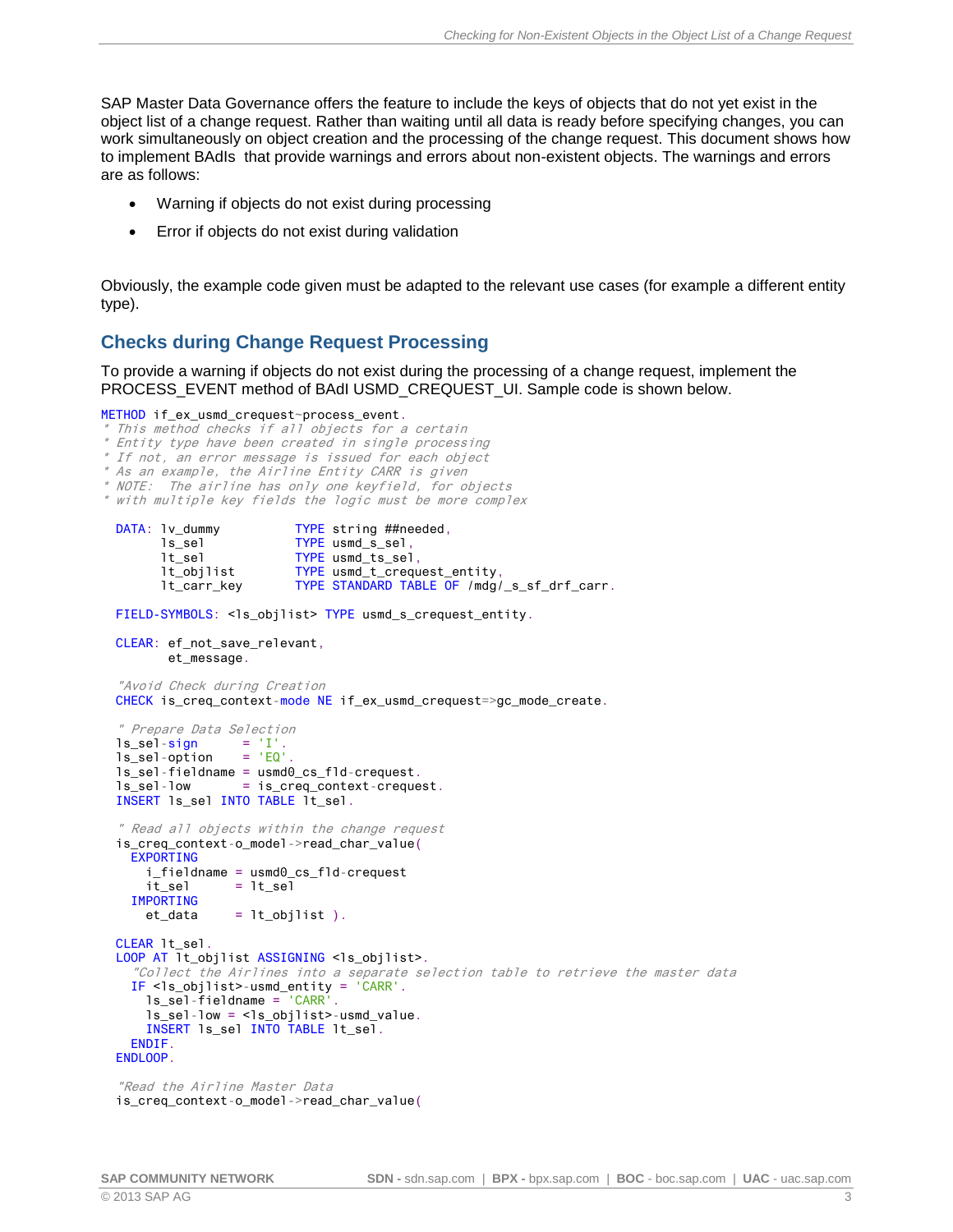```
 EXPORTING
       i_fieldname = 'CARR' " Field Name
      i\bar{t}_ sel = lt sel
     IMPORTING
     et_data = 1t_carr_keyet_message = et_message ).
   " Do the comparison and add an error message for each airline without master data
  LOOP AT lt_objlist ASSIGNING <ls_objlist>
     WHERE usmd_entity = 'CARR'.
    READ TABLE lt_carr_key TRANSPORTING NO FIELDS
    WITH TABLE KEY carr = <ls_objlist>-usmd_value. "#EC WARNOK
    IF sy-subrc \leq 0.
      MESSAGE w006(mdg_sf) WITH <ls_objlist>-usmd_value INTO lv_dummy.
       cl_usmd_message=>add_last_message( CHANGING ct_message = et_message ).
     ENDIF.
ENDLOOP.<br>ENDMETHOD.
                               "IF_EX_USMD_CREQUEST~PROCESS_EVENT
```
After the user has selected the check button, the system displays a warning message (see below.) Note that the user can still proceed with the processing of the change request.

| <b>Process Change Request</b>                                                                        |                                                                                                                       |
|------------------------------------------------------------------------------------------------------|-----------------------------------------------------------------------------------------------------------------------|
| Finalize Processing<br>Send for Revision<br>Read Only<br>Save<br>Related Services                    | <b>Run Validation</b><br><b>Print Preview</b><br>Check<br><b>Validation Log</b><br>d<br>$\boldsymbol{\circ}$ .<br>da. |
| Airline S9 does not exist<br>Airline S7 does not exist                                               | ۰<br>٠                                                                                                                |
| Change Request 58315<br>Type Process Multiple Flight Objects                                         | Status Changes to Be Executed                                                                                         |
| <b>Changes</b><br><b>Notes</b><br><b>Attachments</b><br>Overview                                     |                                                                                                                       |
| Airline<br>Show Objects of Entity Type:                                                              | v                                                                                                                     |
| Airline: Objects to Be Changed<br>Single Processing<br><b>Print Version</b><br>Mass Change<br>Export | Delete Row(s)<br>Add Row $\vert$                                                                                      |
| Airline<br>ħ                                                                                         | Changed                                                                                                               |
| S7                                                                                                   |                                                                                                                       |
| S <sub>9</sub>                                                                                       |                                                                                                                       |
|                                                                                                      | Refresh                                                                                                               |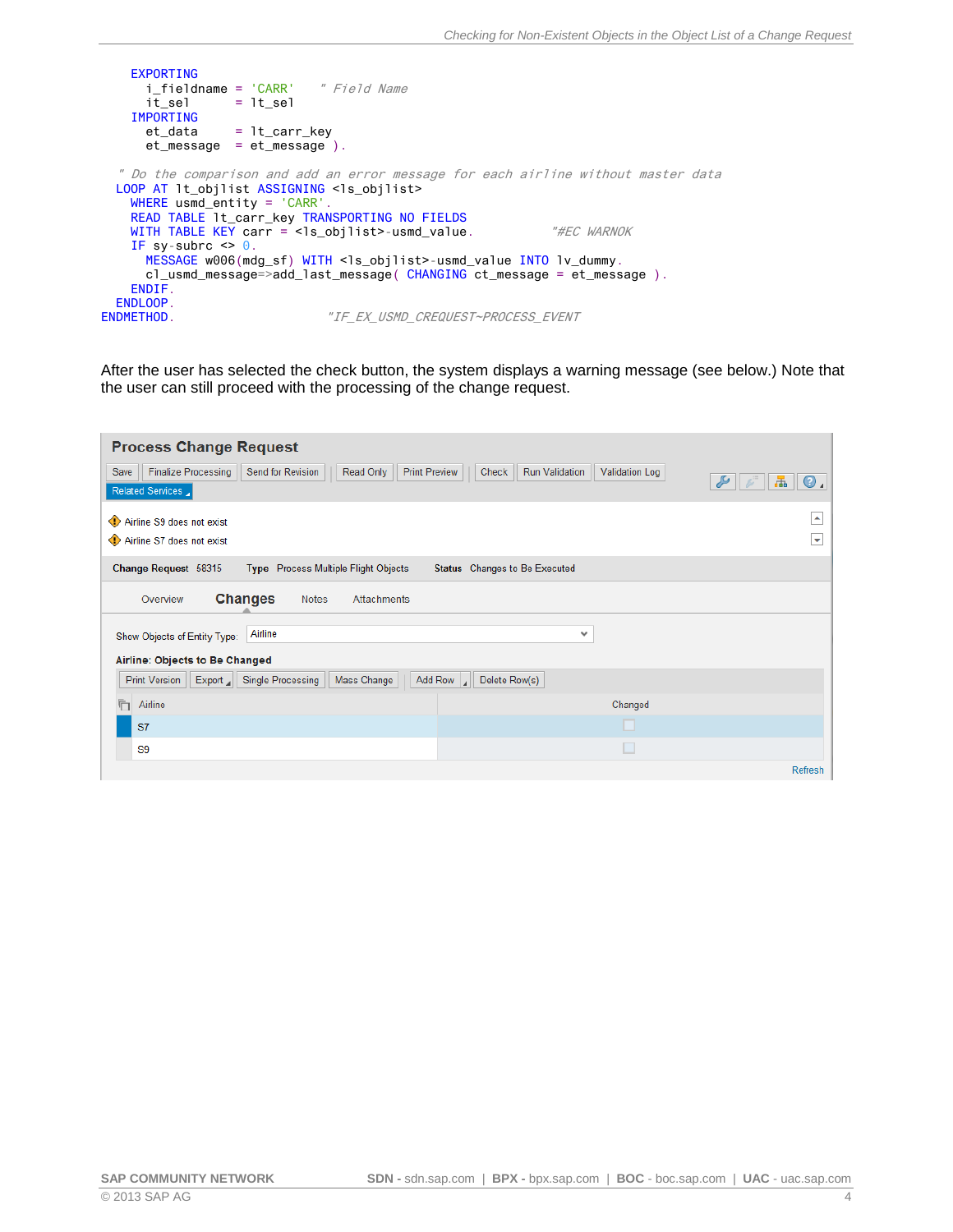### <span id="page-4-0"></span>**Checks during the Validation of a Change Request**

To prevent the approval of non-existing objects, you need to ensure that the relevant error messages are transferred into the validation log of a change request. This can be achieved by implementing the method CHECK\_CREQUEST\_FINAL method of the BAdI USMD\_RULE\_SERVICE. Sample code is given below.

#### METHOD if\_ex\_usmd\_rule\_service~check\_crequest\_final.

\* This method checks if all Airlines entered into <sup>a</sup> Change Request

```
* have been created in single processing.
```
- \* If not, an error message is issued for Airline \* NOTE: The airline has only one keyfield, for objects
- 
- \* with multiple key fields the logic must be more complex

#### DATA:

```
lv_dummy TYPE string ##needed,
   ls_sel TYPE usmd_s_sel,
   lt_sel TYPE usmd_ts_sel,
   lt_objlist TYPE usmd_t_crequest_entity,
   lt_carr_key TYPE STANDARD TABLE OF /mdg/_s_sf_drf_carr,
   lt_message TYPE usmd_t_message,
   lt_log_handle TYPE bal_t_logh,
   ls_bal_msg TYPE bal_s_msg.
 FIELD-SYMBOLS:
   <ls_objlist> TYPE usmd_s_crequest_entity,
   <ls_message> TYPE usmd_s_message.
 CHECK id_log_handle IS NOT INITIAL.
 "Prepare Reading the Objects within the Change Request
ls\_sel-sign = 'I'.<br>
1s sel-option = 'EQ'
ls_sel-option
ls_sel-fieldname = usmd0_cs_fld-crequest.<br>ls_sel-low = id_crequest.
              = id_crequest.
INSERT Is sel INTO TABLE lt sel.
 "Read Object List of Change Request
 io_model->read_char_value(
   EXPORTING
     i_fieldname = usmd0_cs_fld-crequest
    it sel = lt sel
   IMPORTING
    et\_data = lt\_objlist).
 "Prepare to read Carrier Data
 CLEAR lt_sel.
LOOP AT lt_objlist ASSIGNING <ls_objlist>.
   IF <ls_objlist>-usmd_entity = cl_mdg_fs_sflight_access=>gc_carr.
     ls_sel-fieldname = cl_mdg_fs_sflight_access=>gc_carr.
    ls sel-low = <ls objlist>-usmd value.
    INSERT 1s sel INTO TABLE 1t sel.
   ENDIF.
 ENDLOOP.
 "Read Carrier Data
 io_model->read_char_value(
   EXPORTING
     i_fieldname = 'CARR'
    it\_sel = lt\_sel IMPORTING
     et_data = lt_carr_key
    et message = lt message ).
 "Compare Object List with Existing Data
 LOOP AT lt_objlist ASSIGNING <ls_objlist>
  WHERE usmd_entity = cl_mdg_fs_sflight_access=>gc_carr. "#EC CI_SORTSEQ
   READ TABLE lt_carr_key TRANSPORTING NO FIELDS
  WITH TABLE KEY carr = <ls_objlist>-usmd_value.
  IF sy-subrc \leq 0.
     MESSAGE e006(mdg_sf) WITH <ls_objlist>-usmd_value INTO lv_dummy.
     cl_usmd_message=>add_last_message( CHANGING ct_message = lt_message ).
```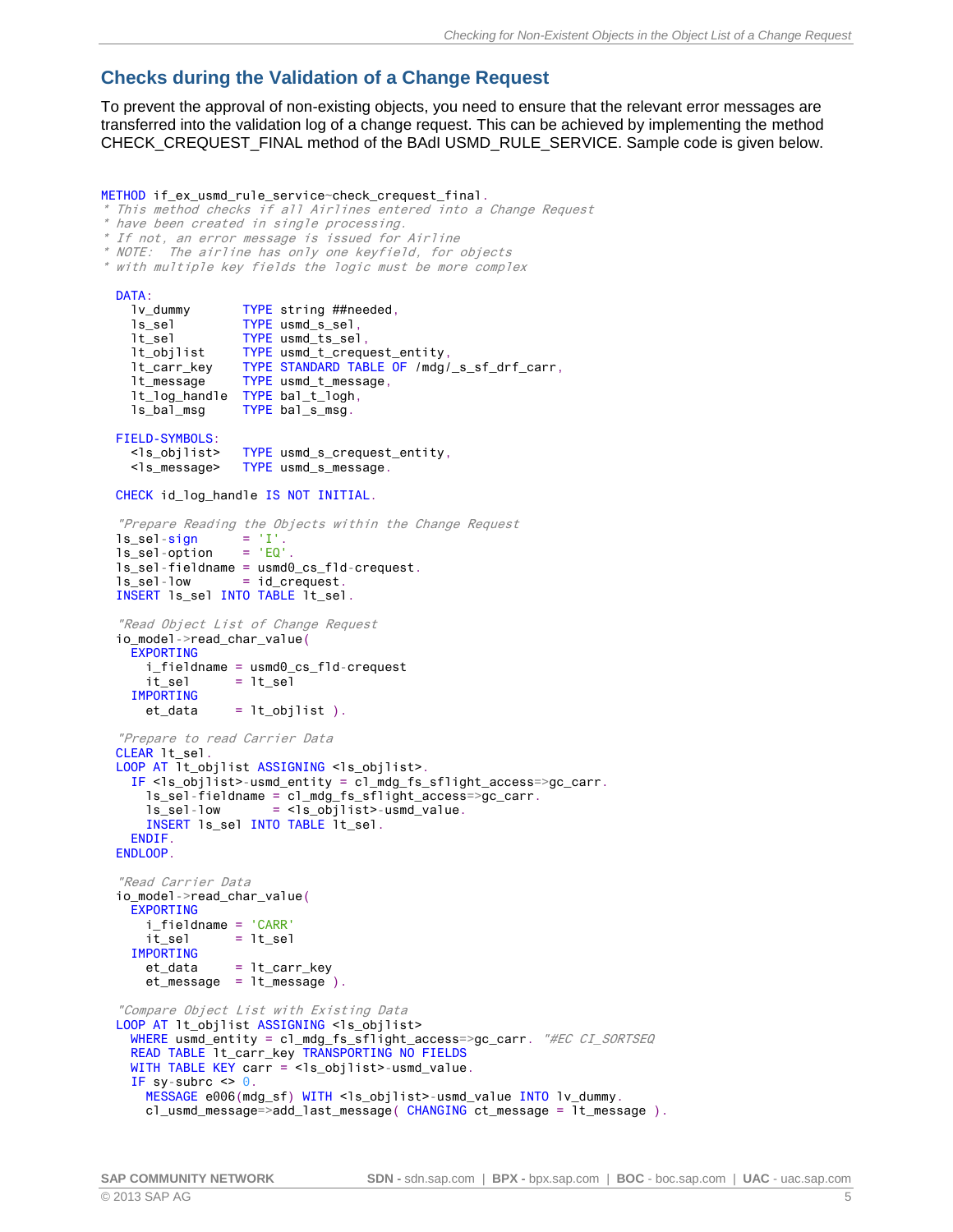```
 ENDIF.
  ENDLOOP.
  CHECK lt_message IS NOT INITIAL. ">>>>>>>>>>>>>>>>>>>>>>>>>>>>>>>>>>>>>>>>>>>>>>>>>>>>>>>>>>>>>
   "Add messages to Validation Log and save it
  CLEAR lt_log_handle.
  APPEND id_log_handle TO lt_log_handle.
 LOOP AT lt_message ASSIGNING <ls_message>.
     MOVE-CORRESPONDING <ls_message> TO ls_bal_msg.
     CALL FUNCTION 'BAL_LOG_MSG_ADD'
       EXPORTING
         i_log_handle = id_log_handle
        i_s_msg = ls_bal_msg EXCEPTIONS
        OTHERS = 4 \# \# \text{fm\_subrc\_ok}. ENDLOOP.
ENDMETHOD.
```
After the user has selected *Approve* or *Run Validation*, the final check produces errors in the validation log:

| <b>Approve Change Request</b>                                                                                         |                                                |
|-----------------------------------------------------------------------------------------------------------------------|------------------------------------------------|
| <b>Print Preview</b><br><b>Run Validation</b><br>Save<br>Reject<br>Read Only<br>Approve                               | <b>Validation Log</b><br>Related Services<br>d |
| Validation of change request produced errors " Display Help<br>Airline S9 does not exist<br>Airline S7 does not exist |                                                |
| Change Request 58315<br>Type Process Multiple Flight Objects                                                          | Status Final Check to Be Performed             |
| <b>Changes</b><br><b>Notes</b><br>Attachments<br>Overview                                                             |                                                |
| Airline<br>Show Objects of Entity Type:                                                                               | v                                              |
| Airline: Objects to Be Changed                                                                                        |                                                |
| Export   Single Processing<br>Delete Row(s)<br>Add Row(s) $\Box$<br><b>Print Version</b>                              |                                                |
| ħ<br>Airline                                                                                                          | Changed                                        |
| S7                                                                                                                    |                                                |
| S <sub>9</sub>                                                                                                        |                                                |
|                                                                                                                       |                                                |

#### The validation log looks as follows:

| <b>Messages</b>                                                                    |           |                               |  |  |
|------------------------------------------------------------------------------------|-----------|-------------------------------|--|--|
| Export 1 0 $\mathbf{b}_1$ 3   3   0 $\Delta$   2 $\bullet$<br><b>Print Version</b> |           |                               |  |  |
| T                                                                                  |           | Message Text                  |  |  |
|                                                                                    |           | <b>Validation started</b>     |  |  |
|                                                                                    |           | <b>End of Validation Step</b> |  |  |
|                                                                                    | $\bullet$ | Airline S9 does not exist     |  |  |
|                                                                                    |           | Airline S7 does not exist     |  |  |
|                                                                                    |           | <b>Validation finished</b>    |  |  |
|                                                                                    |           |                               |  |  |